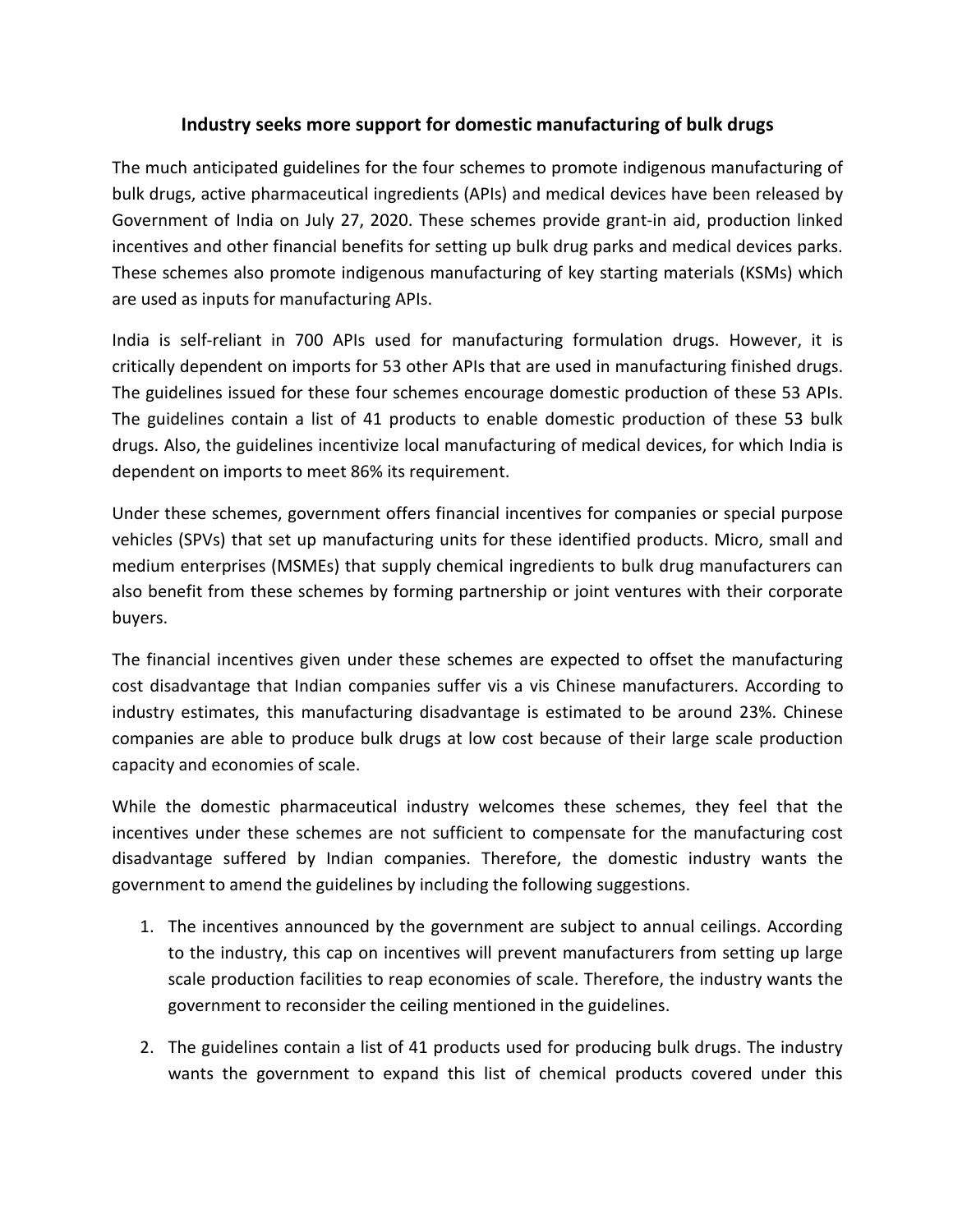scheme to include all intermediates used in the production of Active Pharmaceutical Ingredients (APIs).

- 3. Bulk drug manufacturing facilities release effluent waste, which are harmful to the environment, unless discharged with proper treatment. Therefore, the industry wants government to encourage technology partnership between manufacturers and academic or research institutions for eco-friendly treatment of effluents generated from the manufacturing process.
- 4. Interest rates in India are higher than those in the global market. To reduce cost of domestic manufacturing, banks should offer loans for projects under these schemes at interest rates prevalent in global markets.

Industry players expect that the above recommendations, if included in the guidelines, will make these schemes attractive for local and foreign investors.

## **Notifications**

**Press Information Bureau, Government of India**

Schemes for Bulk Drug Parks and Medical Devices Parks

<https://pib.gov.in/PressReleasePage.aspx?PRID=1641517>

Single window clearance for approvals to be set up soon

<https://pib.gov.in/PressReleasePage.aspx?PRID=1641556>

Daily Bulletin on COVID 19

<https://pib.gov.in/PressReleasePage.aspx?PRID=1641580>

## **CBIC**

Fixation of tariff value for edible oil, brass scrap

[https://www.cbic.gov.in/resources//htdocs-cbec/customs/cs-act/notifications/notfns-2020/cs](https://www.cbic.gov.in/resources/htdocs-cbec/customs/cs-act/notifications/notfns-2020/cs-nt2020/csnt62-2020.pdf) nt2020/csnt62-2020.pdf

Amendment in customs notifications